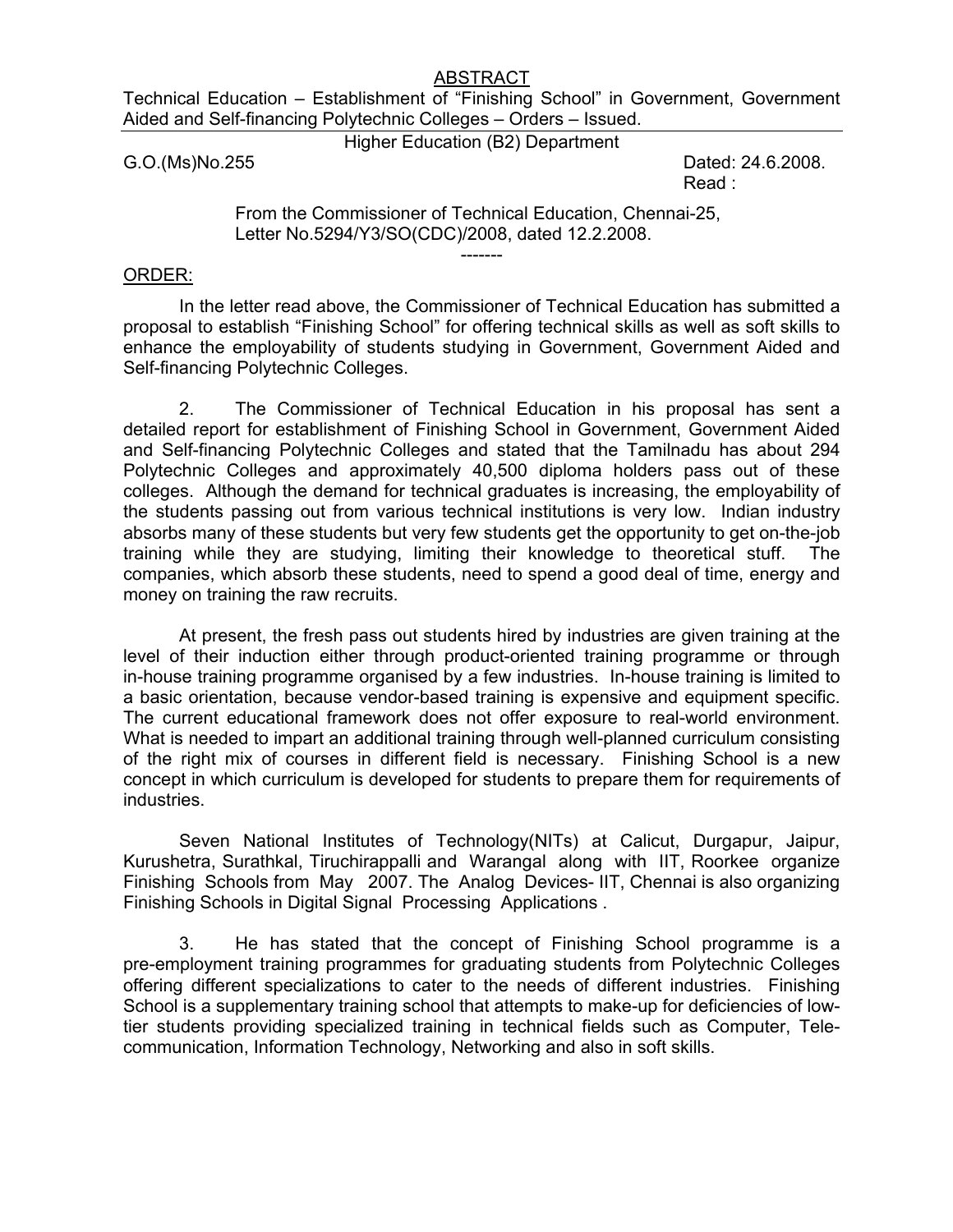The Finishing School aims to provide skills both in technical and soft skills to students to facilitate their employability and play a part in the supply side issues of the industry. Finishing School programmes will be designed with sufficient flexibility to benefit the fresh engineering students coming from different disciplines.

# **Objectives**

- (1) To enhance the employability of engineering students.
- (2) To enhance the standard of fresh engineering graduates so that they become acceptable to the industry.
- (3) To cater to the needs of the industry.
- (4) To create a platform where the students can work towards accessing the skills required to get into industry.
- (5) To bridge the gap between industry and educational institutions.
- (6) To provide both technical and soft skill to people to facilitate their employability.
- (7) To meet the needs of unemployed and non-employable engineering graduates and to improve their communication as well as I.T. skills.
- (8) To reinforce the students skills and acquire industry–specific knowledge from trained faculty and experts from industries.
- (9) To offer suitable candidates to different industries.
- (10) To help young graduates to find jobs through appropriate training.

## **Need for Finishing School**

 Finishing School is needed to bridge the gap that existing between the needs of the industry and the academic curricula. Through Finishing School, the students will get an opportunity to acquire and reinforce industry-specific knowledge, skills and competencies delivered by trained faculty and practicing managers from I.T. & ITES (I.T. Enabled Services) industry.

 Especially the fast growing I.T. sector has created a huge career opportunity in its wake. The profiles of the career opportunities keep dynamically changing as newer and newer technologies emerge and the global market requirements change. The formal education focuses on the fundamentals, concepts in different subjects and brings out with excellent basics and strong foundation over which the super structure could be built. However, the need and demand placed by the fast technological changes and the emerging global market trends that are making the growth of I.T. industry brings out the demand for complementing and supplementing the formal education through the nonformal education and training. Hence, the need is in the form of "Finishing School" for training the students, faculty and even working professionals to keep pace with the demands of the industry as well as technological changes.

 He has stated that the Finishing School programmes are learning-oriented than teaching- oriented. The recent boom in the Indian Economy has enhanced the need for such Finishing Schools.

#### **Institutions offering Finishing School**

(1) The Human Resource Development Ministry, in consultation with AICTE, Department of Information Technology, seven NITs/IIT Roorkee and NASSCOM has taken up of offering Finishing School for from May 2007.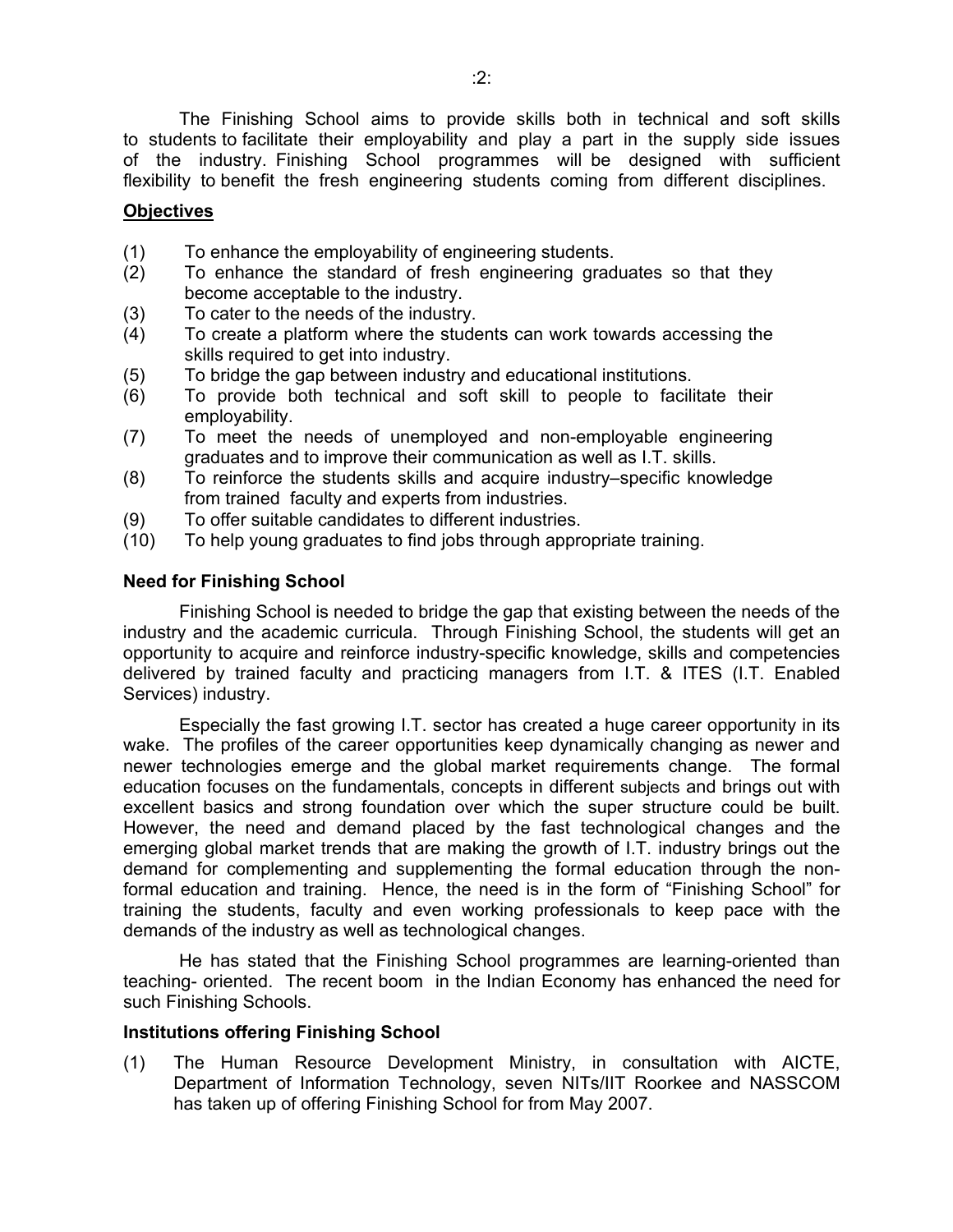- (2) The popular ones in the I.T. domain are the Mysore based RiiiT and Bangalore based Purple Leap. These schools cover technical skills as well as communication and problem solving skills. Other Finishing Schools attempt to make up for the deficiencies in the secondary education system with regard to maths and science education and bring the student up to the level necessary for attending University and gaining admission.
- (3) Finishing School programmes are conducted as per the directives of HRD in NITs at Kozhikode, Durgapur, Kurushetra, Jaipur, Surat and Warangal, IIT Roorkee during May to July.
- (4) Analong Devices IIT, Chennai conducting a course on Digital Signal Processing Applications.

# **Finishing School**

Students are to choose one course from the list of technical courses and one course from the list of soft skills mentioned below:-

- (ii) I.T. related technical courses: (50 hours)
	- Telecommunication Fundamentals
	- Source Coding
	- Data Communication
	- Telecommunication Networks and Switching
	- Wireless and Cellular Communication
	- Internet Services
	- Network Management Systems
	- Data Base Management
	- Management Information System
- (ii) Soft Skills Courses: (30 hours)
	- Personality Development
	- English Fluency and Communication Skills
	- Counselling
	- Public Speaking

(3) Lab - (20 hours)

# **Target Group**

- (i) Final year outgoing students of Polytechnic Colleges
- (ii) Unemployed pass out students from Polytechnic Colleges

Finishing School courses will be conducted in all Government, Aided and Self Financing Polytechnic Colleges and maximum number of students to be admitted in a college will be 100.

# **Curriculum**

 The curriculum and syllabi for Finishing Schools will be designed and prepared on par with IIT and NIT Finishing School syllabi by the experts from the academia with intensive participation of experts from the industry and the stress is on making the students more suitable to the industry needs. A well planned curriculum will consist of the right mix of courses in Telecommunication, Computer, Networking, Software, Management and Soft Skills.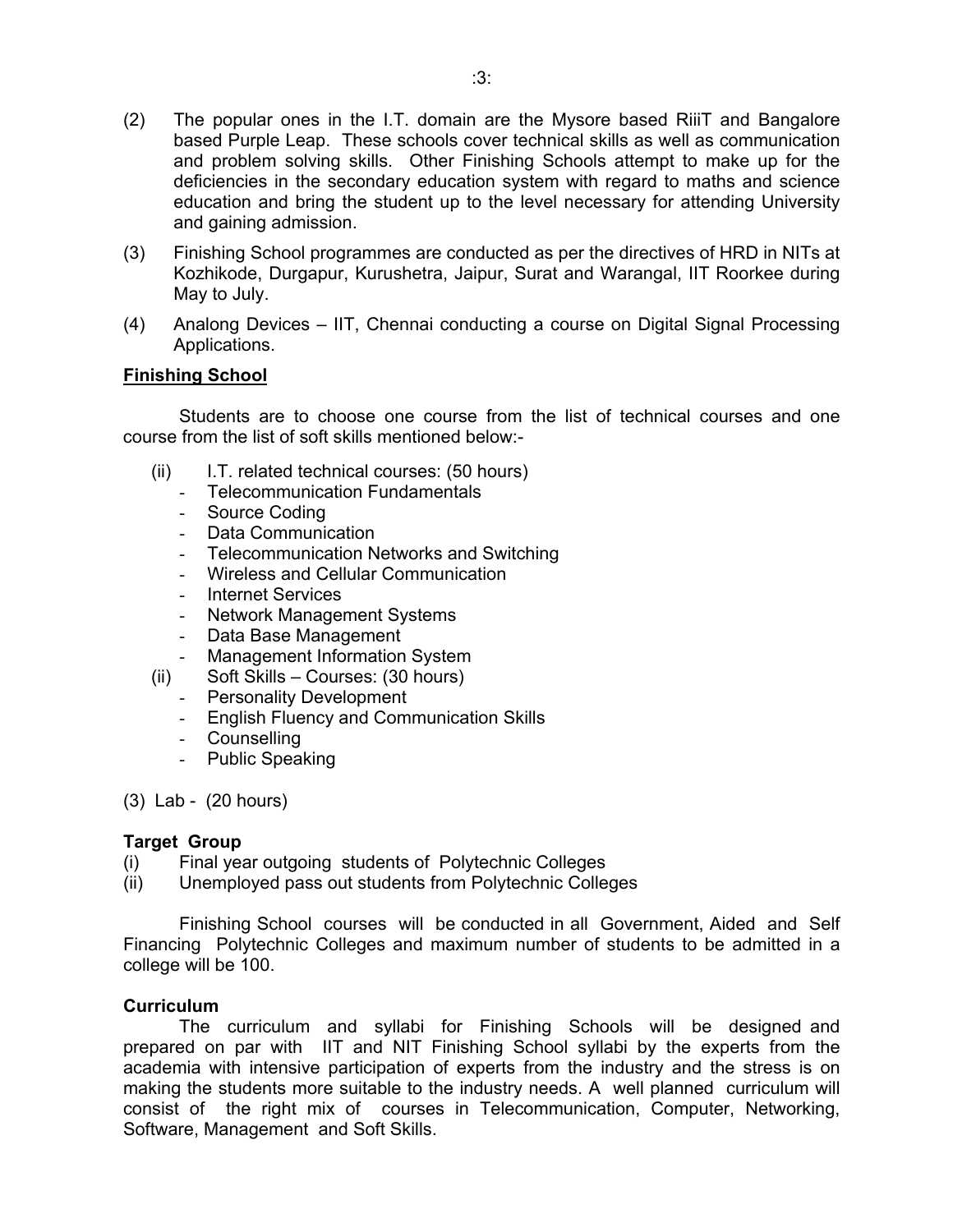# **Course Fee**

Course fee is Rs. 1200/- for general candidates

50% fee concession for scheduled castes/ scheduled tribe and physically challenged candidates

# **Duration of the course**

Total Duration – 5 Weeks

- 4 hours per day, 20 hours/week, 100 hours/ 5 weeks
- Technical Course = 50 hours
- $-$  Soft Skills = 30 hours<br> $-$  Lab = 20 hours - Lab = **Total = 100 hours**
- **Time Schedule**

 The programme will be run for a period of 5 weeks during May to June, 5 days/week, 4 hours/day with a total input for 100 hours.

## **Selection for Admission**

First come first served basis.

## **Eligibility**

 Students from all branches of Engineering who have completed the diploma (**or)**  Final year out going diploma students from all branches of engineering.

## **Evaluation Criteria**

 For each subject feedback and test shall be administered to evaluate the effectiveness of learning. Based on the students performance in test certificate will be issued.

#### **Certificate for the course**

 On successful completion of the programme, certificate will be issued by the Directorate of Technical Education.

Financial requirements could largely depend on the Finishing School programmes to be offered by the Polytechnic Colleges. The tentative estimates is calculated based on reasonable assumptions rather than on actual estimates.

# **Remuneration for Teachers to be engaged in the Finishing School concept**

| (i) For Theory hours<br>Remuneration to one faculty<br>Remuneration to one supporting staff<br>Remuneration to one technical assistant<br>Remuneration to one office assistant | 200x80= Rs.16000<br>$50x80 = Rs. 4000$<br>50x80= Rs. 4000<br>$25x80 = Rs. 2000$ |
|--------------------------------------------------------------------------------------------------------------------------------------------------------------------------------|---------------------------------------------------------------------------------|
| (ii) For Lab hours<br>Remuneration to one faculty<br>Remuneration to one supporting staff<br>Remuneration to one technical assistant<br>Remuneration to one office assistant   | 100x20= Rs. 2000<br>$25x20 = Rs. 500$<br>$25x20 = Rs. 500$<br>$15x20 = Rs. 300$ |

(iii) Water Supply & Electricity charges allowed for 100 students**:** 100x100= Rs.10000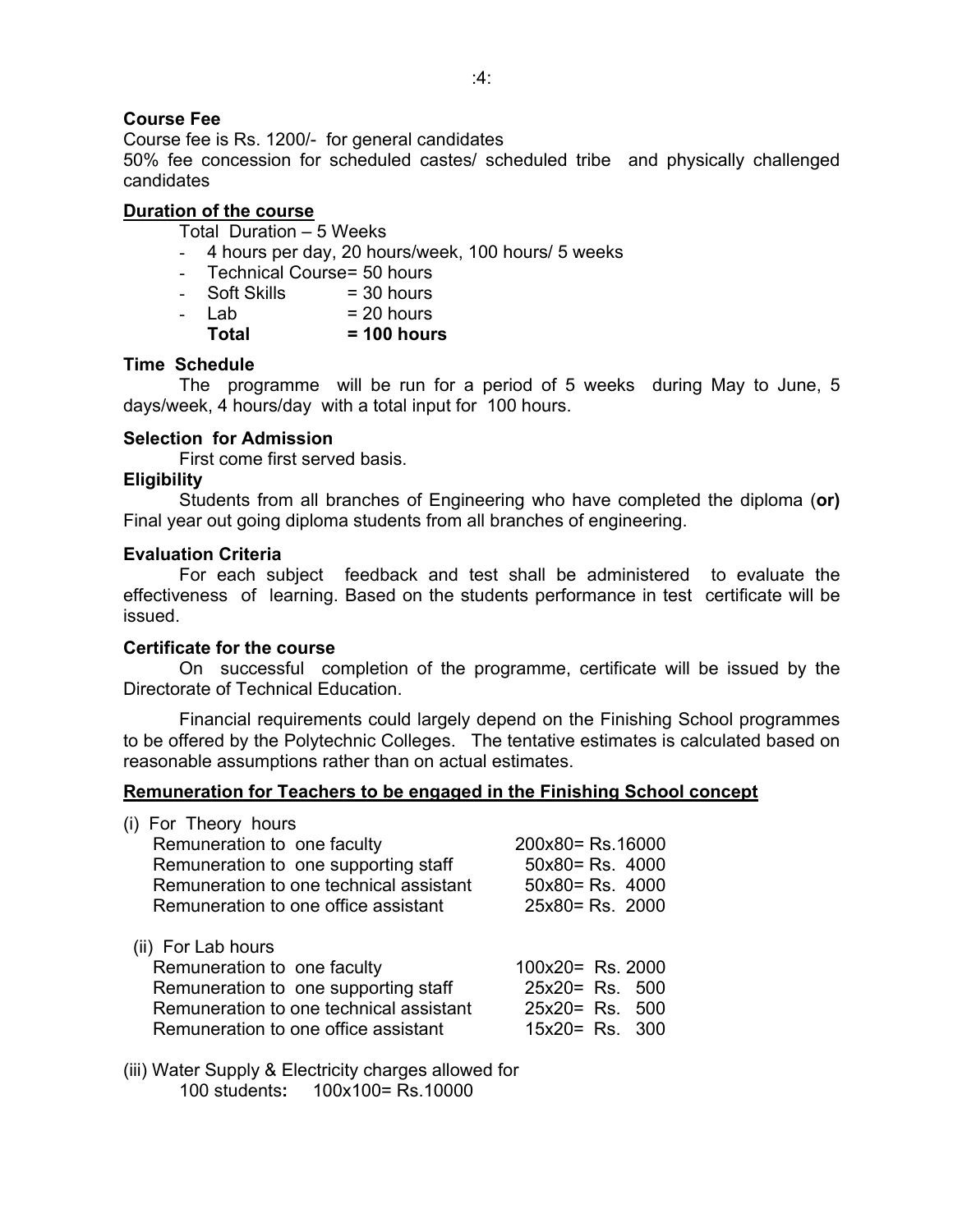#### **Source of Finances for course**

| (i)  | Receipt                               |                  |                  |
|------|---------------------------------------|------------------|------------------|
|      | <b>Fees</b>                           | - Rs. 1,20,000/- |                  |
| (ii) | Expenses                              |                  |                  |
|      | Remuneration to 4 faculty             | - Rs.            | 72000/-          |
|      | Soft Skills Workshops                 | - Rs.            | 12000/-          |
|      | Remuneration to two                   |                  |                  |
|      | supporting staff                      | - Rs.            | $9000/-$         |
|      | Remuneration to one technical         |                  |                  |
|      | assistant                             | - Rs.            | 4500/-           |
|      | Remuneration to one office            |                  |                  |
|      | assistant                             | - Rs.            | 2300/-           |
|      | <b>Postal Expenses</b>                | - Rs.            | $200/-$          |
|      | <b>Water Supply &amp; Electricity</b> | - Rs.            | 10000/-          |
|      | Consumables & Miscellaneous           | - Rs.            | 10000/-          |
|      | <b>Total Expenses</b>                 |                  | - Rs. 1,20,000/- |

 4. The Commissioner of Technical Education has further stated that it is hoped that the offering of Finishing School initiative would help in bridging the manpower supply-demand gap by atleast 30 to 40%. Initially it will be set up in Government, Aided and some selected Self Financing Polytechnic Colleges. These institute will conduct the Finishing School course with 100 students for a period of 5 weeks. The institutes would utilize their existing infrastructure for conducting the course. Offering different technical courses along with soft skills through the Finishing Schools will definitely increase the employable working population by 40%. Reach 95% acceptance level of students in industry. Sustainability is dependent on revenue streams of fee incomes. The graduates securing jobs in vain due to lack of employability, communication skills and entrepreneurship quality will be over come by offering Finishing Schools. With complexities of business increasing with time, the need for trained IT related professionals along with soft skills is growing. With computers and internet becoming a way of life, there has been a manifold increase in the development of networking components and technologies, thus resulted in a need for Finishing School Programmes to be offered for all branches in Polytechnic Colleges.

5. The Commissioner of Technical Education has stated that the proposal for offering **Finishing School** programmes will run on self supporting basis and does not involve any financial commitment of the Government or the colleges. Further the programme will enhance the employability of 20,000 students per year and to train students to better fit in to the industry and enhance students technical skills as well as soft skills and request the Government to pass orders on the proposal to establish the "Finishing School" programme in Government, Government Aided and Self-financing Polytechnic Colleges from May 2008 onwards.